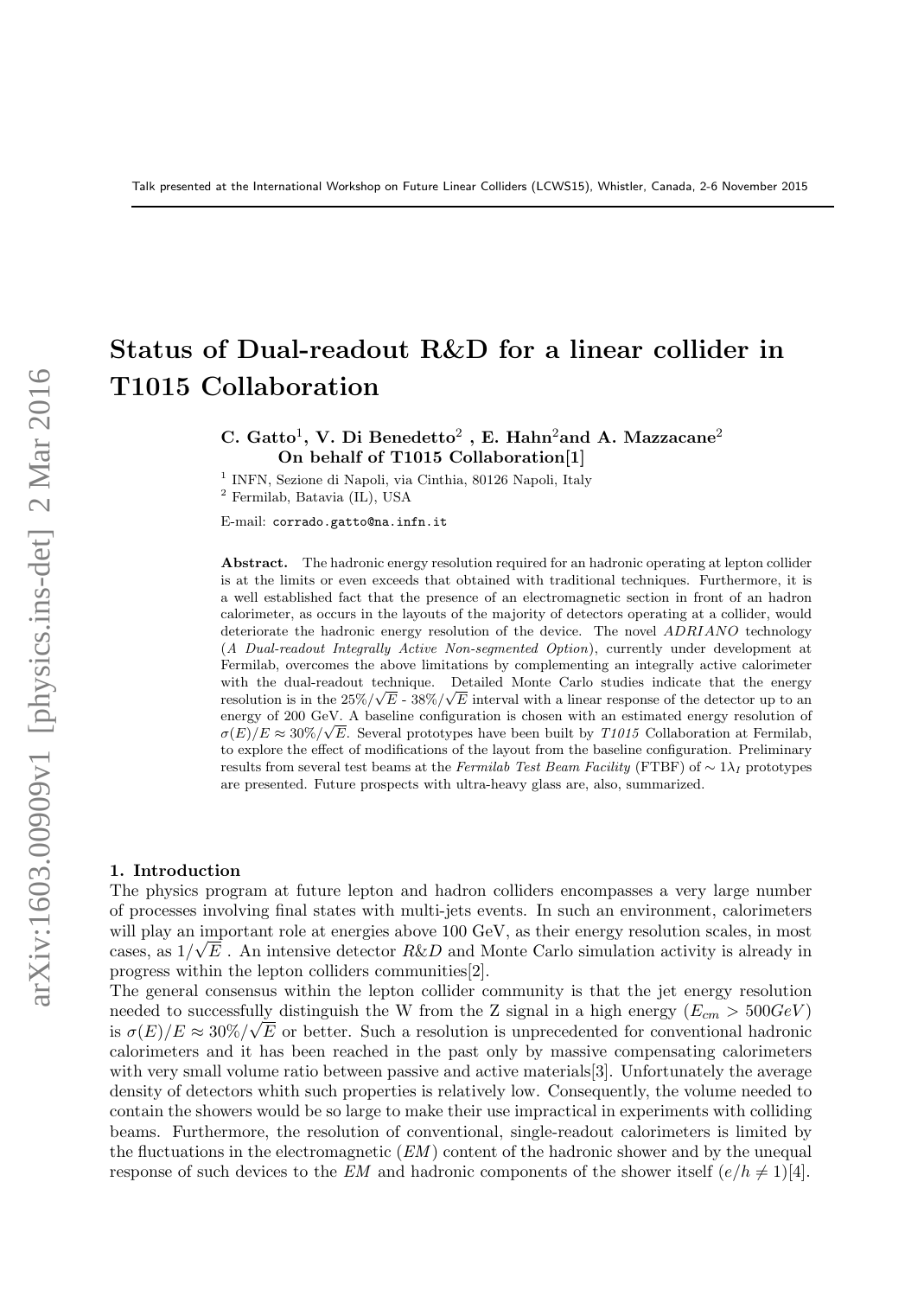In recent years, dual-readout calorimetry[7] has been introduced as an alternative technique in order to cope with those effects. The dual-readout technique relies on measuring event-by-event the EM fraction of the shower and is based on the simultaneous acquisition of signals generated by independent shower production mechanisms, thus providing complementary information on the composition of the hadronic shower.

Dual read-out calorimetry falls under two broad categories: sampling and integrally active. Sampling dual-readout techniques are currently investigated by the DREAM[7] Collaboration. Extensive  $R&D$  conducted in recent years by  $DREAM$  has confirmed the several advantages of the dual-readout technique. However the sampling approach introduces two new important sources of energy fluctuations: Poisson fluctuations in the Cerenkov signal, induced by the low photo-electron statistics and sampling fluctuations, generated by the fact that the absorber is totally passive and the signals are generated only in a small fraction of the volume. Those fluctuations do not only impair the energy resolution of hadronic particles and jets, but have also detrimental consequences on the detection quality of photons and electrons. The detection of EM particles in high energy jets is similarly affected. An obvious solution to the latter problem would be to design a detector with two distinguished regions: a front EM section and a rear hadronic section. However, nowadays it is well understood that such a configuration is sub-optimal in terms of energy measurement of hadronic particles due to the extra fluctuations introduced by the development of the shower across two different sections which, in most cases, consist of media with very different properties [4].

Integrally active dual-readout techniques, on the other hand, are mostly free of the above limitations since the the absorber is also active and it participates in the compensation mechanism with the production of the Cerenkov signal. Test beams and extensive simulations indicate that these techniques provide the energy resolution required by the future lepton colliders and are capable of operate at the same time as hadronic and EM detectors, with no need for separate devices.

In this article we will give an update on the status of the Dual-Readout, Integrally Active and Non-homogeneous Option (ADRIANO), based on light signals produced in high transmittance optical glasses and scintillating plastic materials. The related  $R\&D$  is conducted as part of the scientific program of Fermilab based, T1015 Collaboration.

#### 2. Description of ADRIANO techniques

The ADRIANO technique (A Dual-readout Integrally Active Non-segmented Option), developed by T1015 [1] Collaboration is intended to be used for High Energy as well as High Intensity experiements. However, the different requirements for the two classes of experiments have conducted to two separate designs, each optimized for that specific application.

ADRIANO for High Energy experiements. Most of the ADRIANO prototypes which we have designed and built for High Energy experiments have a full modular structure, with the base unit consisting of an individual cell of parallelepiped shape with  $40 \times 40$  mm<sup>2</sup> cross-section and either 15  $cm$  or 25  $cm$  length. The cell consists of a sandwich of scintillating fibers and high density, optical grade heavy glass. The glass behaves as an absorber and as an active medium at the same time, generating almost exclusively Cerenkov light. The scintillation and Cerenkov sections of *ADRIANO* are optically separated. Therefore, the two generated light signals are well separated, with minimal chance of cross-talk. We have considered various techniques to optically separate those two regions: white and silver coating of the glass, white coating, silver coating and aluminum sputtering of the scintillating fibers and, finally, a thin layer of Teflon between the glass plates and the array of scintillating fibers.

The scintillating fibers are either accommodated in grooves formed in the glass itself or in white plastic trays sandwiched among plates of glass. They run parallel to the longitudinal axis of the cell and are responsible for the generation of the scintillation component of the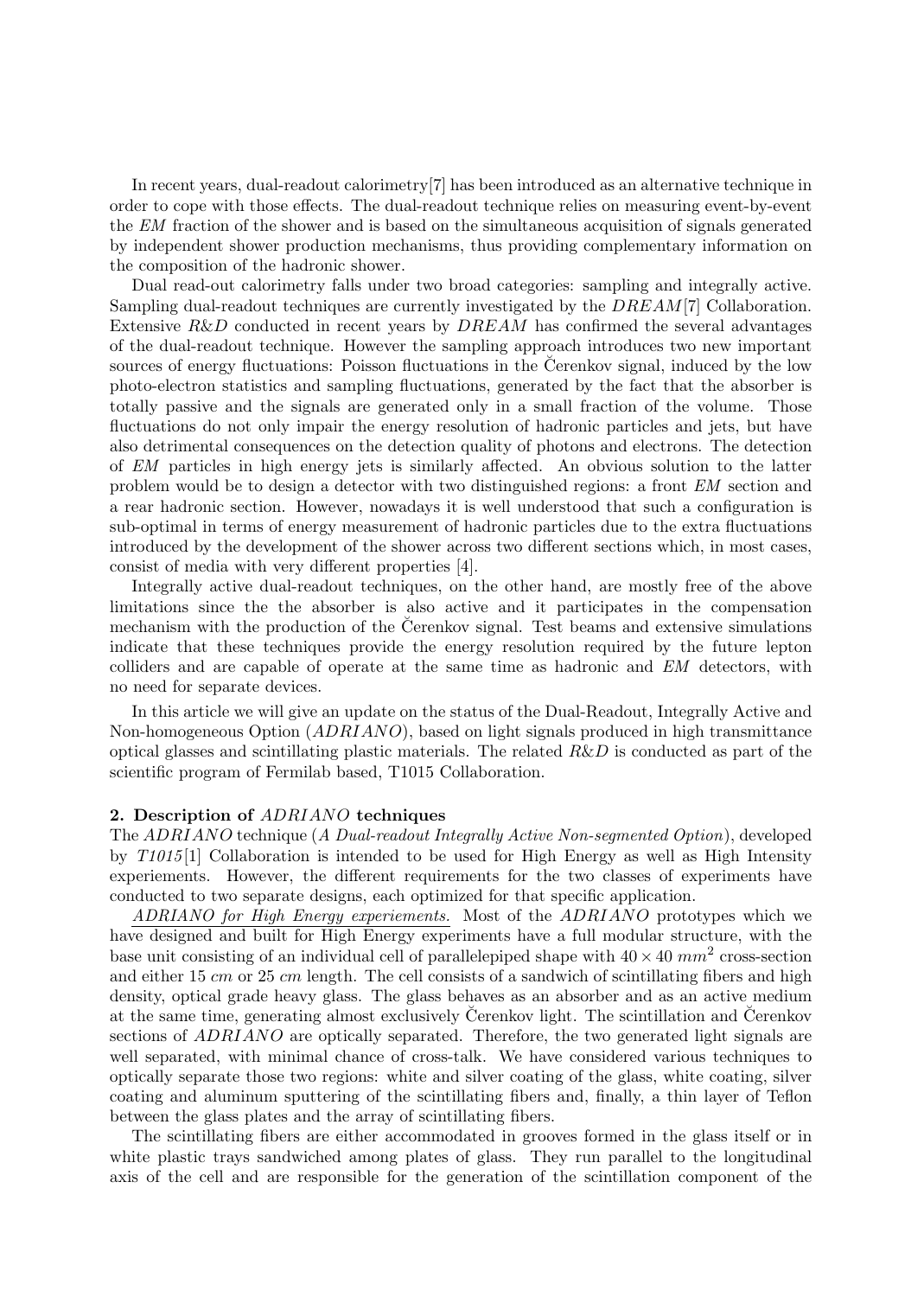

Figure 1. Molding fabrication technology.

dual-readout calorimeter. The pitch between nearby fibers is sufficiently small compared to the nuclear hadronic interaction length of the detector that the shower sampling fluctuations are well contained.

The Cerenkov light generated inside the glass is collected by WLS fibers running inside grooves parallel to the scintillating fibers and optically coupled to the glass by compounds formulated ad-hoc to match the large difference in the refractive indeces involved. The two light components are read out at the back of each cell with two distinct photodetectors. In some sense, ADRIANO is a spaghetti calorimeter with the passive absorber replaced by an active, transparent absorber made of heavy glass. Another advantage of ADRIANO relies on the fact that the heavy glass absorber can be used to detect electromagnetic showers in exactly the same ways as it has been done in the past with lead glass based electromagnetic calorimeters. The latters are know to be excelle EM calorimeters in terms of detection afficiency and energy resolution. Therefore, ADRIANO does not require a front electromagnetic section.

Several heavy glasses (mostly lead and bismuth based) have been tested, with the intent of comparing the Čerenkov light yield and propagation. Their refractive index ranges from 1.85 through 2.24 while the densities range from  $5.5g/cm^3$  through  $7.5g/cm^3$ . Various constructions techniques have been considered: diamond machining, precision molding, glass melting, laser drilling and photo-etching. However, only the former two have been used for the production of the eleven  $ADRIANO$  prototypes presented in this report. A picture of a 8 mm thick glass slice obtained with the precision molding technique is shown in Fig.1 .

Two new ADRIANO prototypes, each  $10 \, \text{cm}$  wide and  $105 \, \text{cm}$  long, have been built in 2014; both of them have been optimized for experiments at High Energy lepton colliders. The first prototype (ADRIANO 2014A ) was constructed by alternating 10 layers of Schott SF57 lead glass plates, each 6.5 mm thick, with an equal number of thin  $(2 \, mm)$  scintillating plates, extruded at Fermilab's *Plastic Extrusion Facility*. The scintillating and Cerenkov lights from the individual plates was captured with optically coupled WLS fibers sitting in grooves running along the detector. The second prototype  $(ADRIANO 2014B)$  was built by stacking 10 layers of Schott SF57 lead glass plates, each 6.5 mm thick. A total of 26 grooves were formed in the glass plates using the precision molding technique. Twenty scintillating fibers and six WLS fibers were accomodated in those grooves, the former (optically separated from the glass) were responsible for the scintillating component of the detector while the latter (optically couple to the glass) were used to capture the Cerenkov light. Both prototyped have been completely built at the Fermilab's Thin Film Facility and were exposed to a beam of particles shortly after their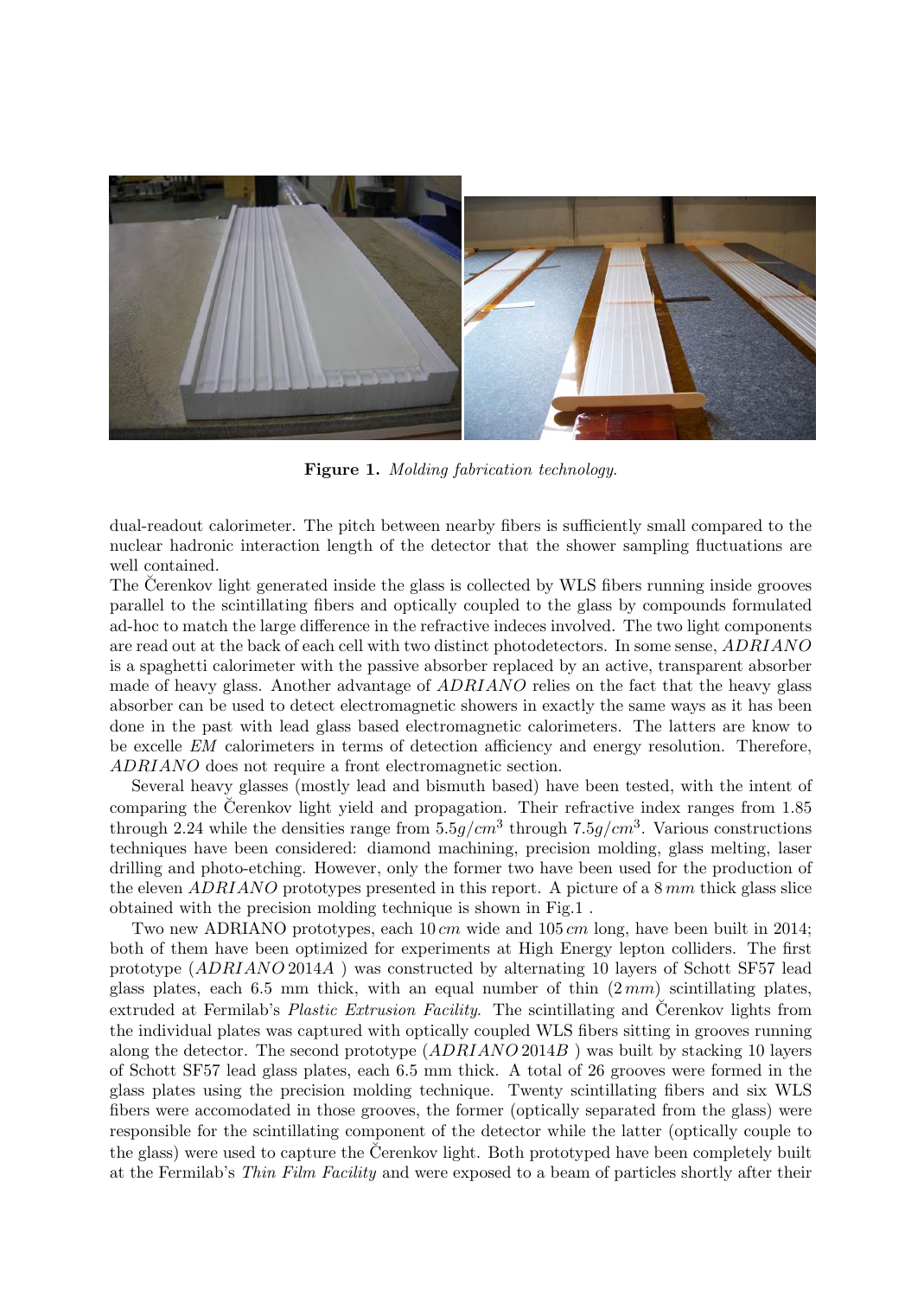construction. Preliminary results of the measurements are presented below.

A detailed description of the layouts of the above prototypes and their corresponding construction techniques will follow in an upcoming article.

A picture of ADRIANO 2014A and ADRIANO 2014B during the assembly phase is shown in Fig.2.

ADRIANO for High Intensity. ADRIANO prototypes intended for High Intensity experiments are optimized for larger light yield, rather than for high density, since they will operate mostly at lower energies and in the EM regime. They were, initially designed for the ORKA and REDTOP projects at Fermilab, where they would operate in the  $5-500$   $MeV$  energy regime, but the layout can be properly optimized for any experiment with energy sensitivity above few MeV. In this case, we replaced the scintillating fibers with plates of thin  $(2 \, mm)$  and grooved extruded scintillator sandwiched between thicker (4.2 mm) heavy glass plates (Schott SF57), also grooved. Each plate is 10 cm wide and 37 cm long and it is formed with the molding technique described above. A picture of a the two plates is shown in Fig.3

The light readout of each plates uses WLS fibers: 6 for the plastic plates and 13 for the glass plates. The larger number of WLS fibers per unit surface of glass  $(0.031/cm^2 \text{ vs } 0.012/cm^2 \text{ used})$ in the High Energy version) captures more Cerenkov photons, at the expenses of a lower average density of the detector and an increased number of light sensors.

### 3. ADRIANO readout system

The scintillating and WLS fibers from each ADRIANO cell were bundled and routed each to a photodetector. In order to compare the performance of the light collection system in various situations we used three different photomultipliers (R647 and H3165 from Hamamatsu and P30CW5 from Sensetech) and two different SiPM  $(4 \times 4mm^2)$  square and  $\emptyset$ 2.7mm round from FBK) for WLS fibers and only one type of SiPM  $(4 \times 4mm^2)$  square from FBK) for the scintillating fibers. When the PMT's were used, the fibers were routed through a plastice fixture and coupled to the photosensor window with custom made optical grease. In the case of SiPM's, we used either acrylic light concentrators (designed and produced by INFN Trieste) in direct contact with the fibers on one side and spaced  $0.1mu$  from the active SiPM surface or we routed the fibers directly to the SiPM up to  $0.1m\mu$  from the active SiPM surface. A picture of a INFN-Trieste light concentrators is shown in top left of Fig.4. The output of the SiPM and PMT used was digitized by the TB4 DAQ system developed at Fermilab. Among the features of the DAQ, the most relevant for our application are:

•  $50\Omega$  inputs

.

- 14 bit ADC;
- $\sim$  30 MHz bandwidth;
- $\sim$  212 MSPS digitizer;
- Up to 16 channels per Motherboard;
- Bipolar, so both positive (from SiPM) and negative (from PMT's) signals can be acquired simultaneously;
- Slow-control over USB, readout over 100 Mbit Ethernet.

# 4. Results From the Test Beam at FTBF's

The two prototypes for High Energy experiments: ADRIANO 2014A and ADRIANO 2014B were subject to several test beam during the year 2014, at the  $FTBF$  Facility of Fermilab (Batavia, US). A picture of the test beam setup is shown in Fig.4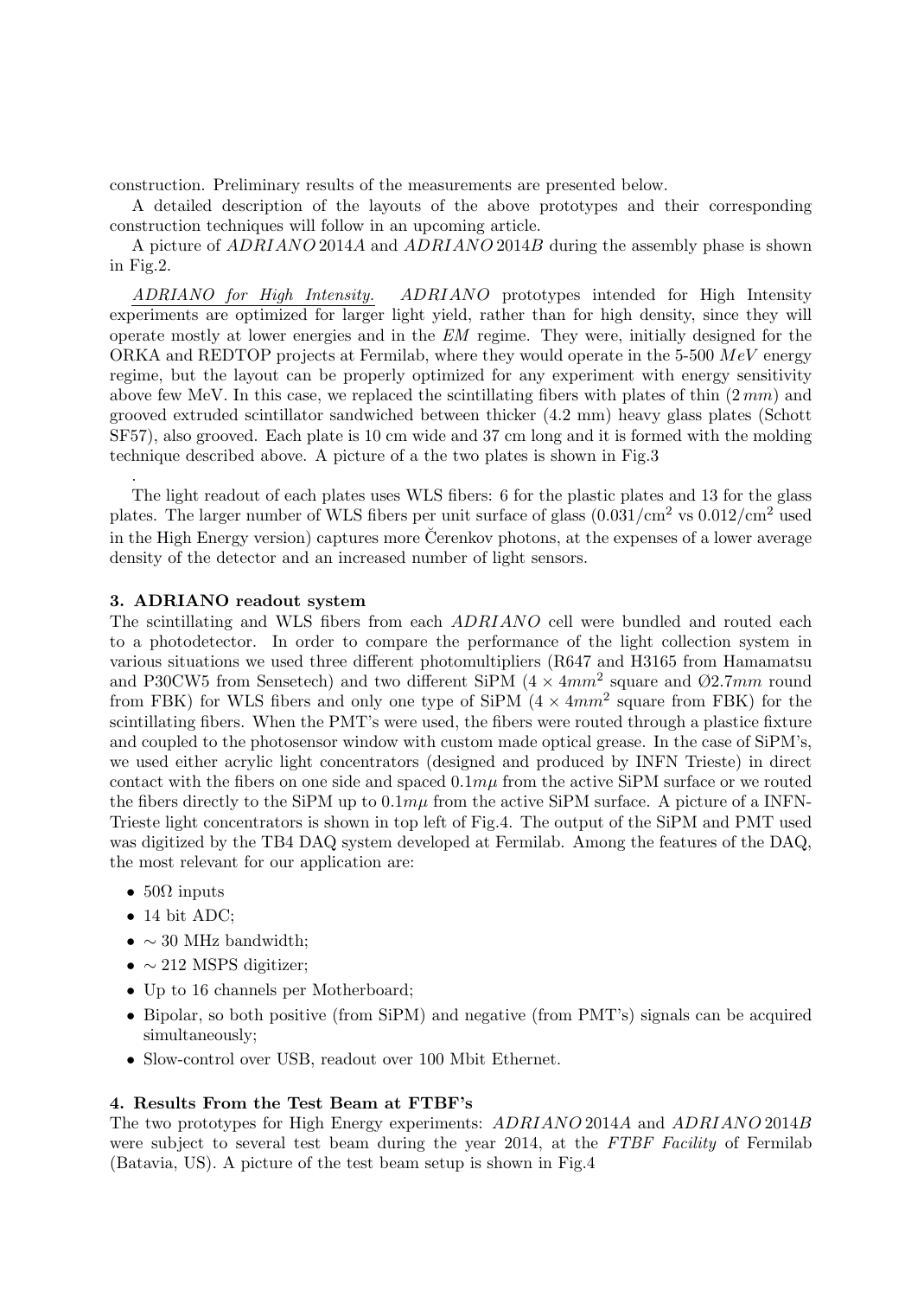

Figure 2. ADRIANO2014A (right) and ADRIANO2014B (left). During the assembly phase at Fermilab's Thin Film Facility.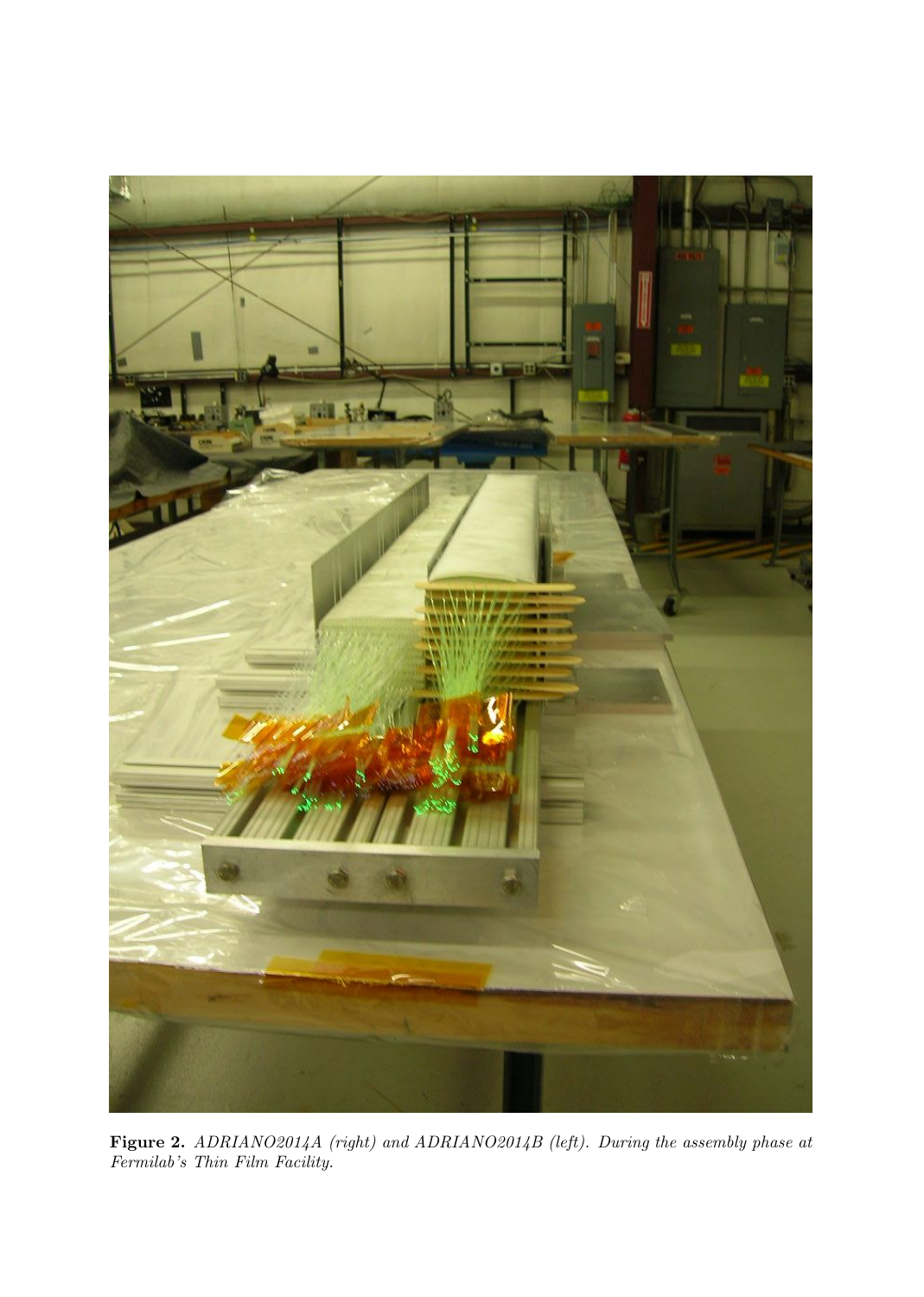

Figure 3. Plastic scintillator (left) and glass (right) plates in the ADRIANO for High Intesity experiments.

| Prototype | Lavout                                              |                       | Cerenkov L.Y. $\vert$ Scintillation L.Y. |
|-----------|-----------------------------------------------------|-----------------------|------------------------------------------|
| 2014A     | $10$ glass $+10$ scintillating plates               | $354 \text{ pe/GeV}$  | $523$ pe/GeV                             |
| 2014B     | 10 glass plates $+$ sparsified scintillating fibers | $338~\mathrm{pe/GeV}$ | $356$ pe/GeV                             |

**Table 1.** Summary of light yields for  $ADRIANO2014A$  (left) and  $ADRIANO2014B$  modules tested in 2014 at Fermilab's FTBF.

The beam used was obtained by selecting secondary particles of known momentum from a  $120 \text{ GeV}$  proton beam impinged on a tungsten target. Data were taken at energies between 2 GeV and 1 GeV. The particle identification was provided by FTBF's double-angle Cerenkov ˘ systems. The scatters plot for electrons with momentum varying between 2 GeV and 16 GeV are shown in Fig.4 for ADRIANO 2014A (left) and ADRIANO 2014B (right).

Analogously, the ratio between the Cerenkov signal from the top half and the bottom half of the detector obtained from a vertical scan of a  $4 \, GeV$  electron beam are shown in Fig.4 for ADRIANO 2014A (left) and ADRIANO 2014B (right).

The error bars associated with the measurements indicate that the Center of Gravity of a shower can be estimated with an error smaller than 1 cm. Finally, the scintillation and the Cerenkov light yields have been estracted from the data analysis, by subtracting the background induced by the pile-up of multiple events. The values obtained for the two detectors tested are summarized in Table 1.

The data indicate that the light yield is sufficient to garantee that both techniques are capable of providing an hadronic energy resolution of  $\sigma(E)/E \approx 30\%/\sqrt{E}$  in a detector volume which would contain most of the shower.

#### 5. Summary

Since the start of ADRIANO  $R\&D$  program, we were able to constantly improve the Cerenkov light yield by refining the construction techniques and the materials employed. A list of the Cerenkov light yield from the fifteen prototypes tested at FTBF so far is summarized in ˘ TablecThe current limit for a  $100 \times 90 \times 1050$  mm<sup>3</sup> prototype for High Energy is roughly 360 pe/GeV, obtained at a test beam at Fermilab in 2014 with the ADRIANO 2014A prototype.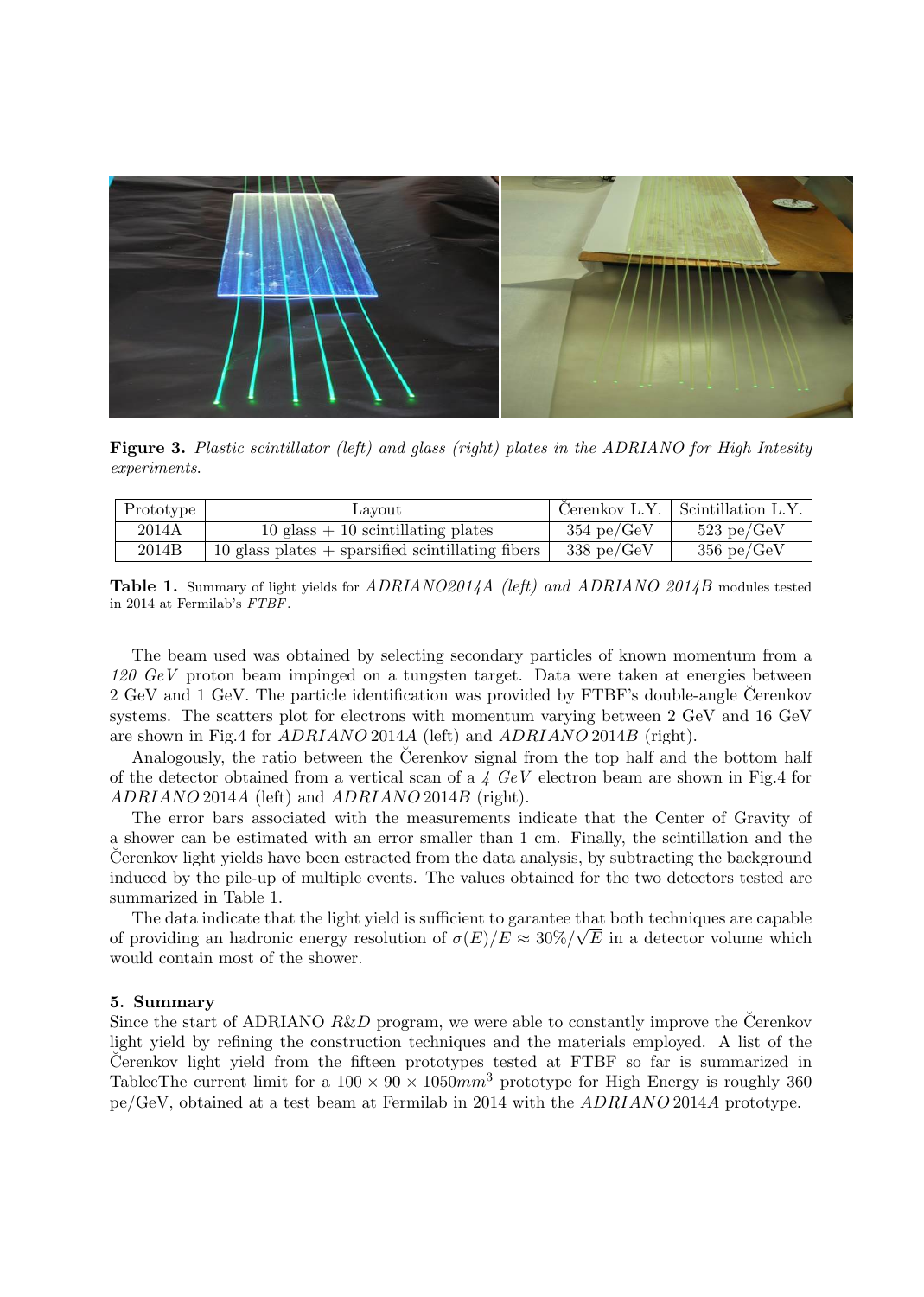

Figure 4. Setup of a test beam at Fermilab's FTBF of ADRIANO 2014A and ADRIANO 2014B prototypes (2014)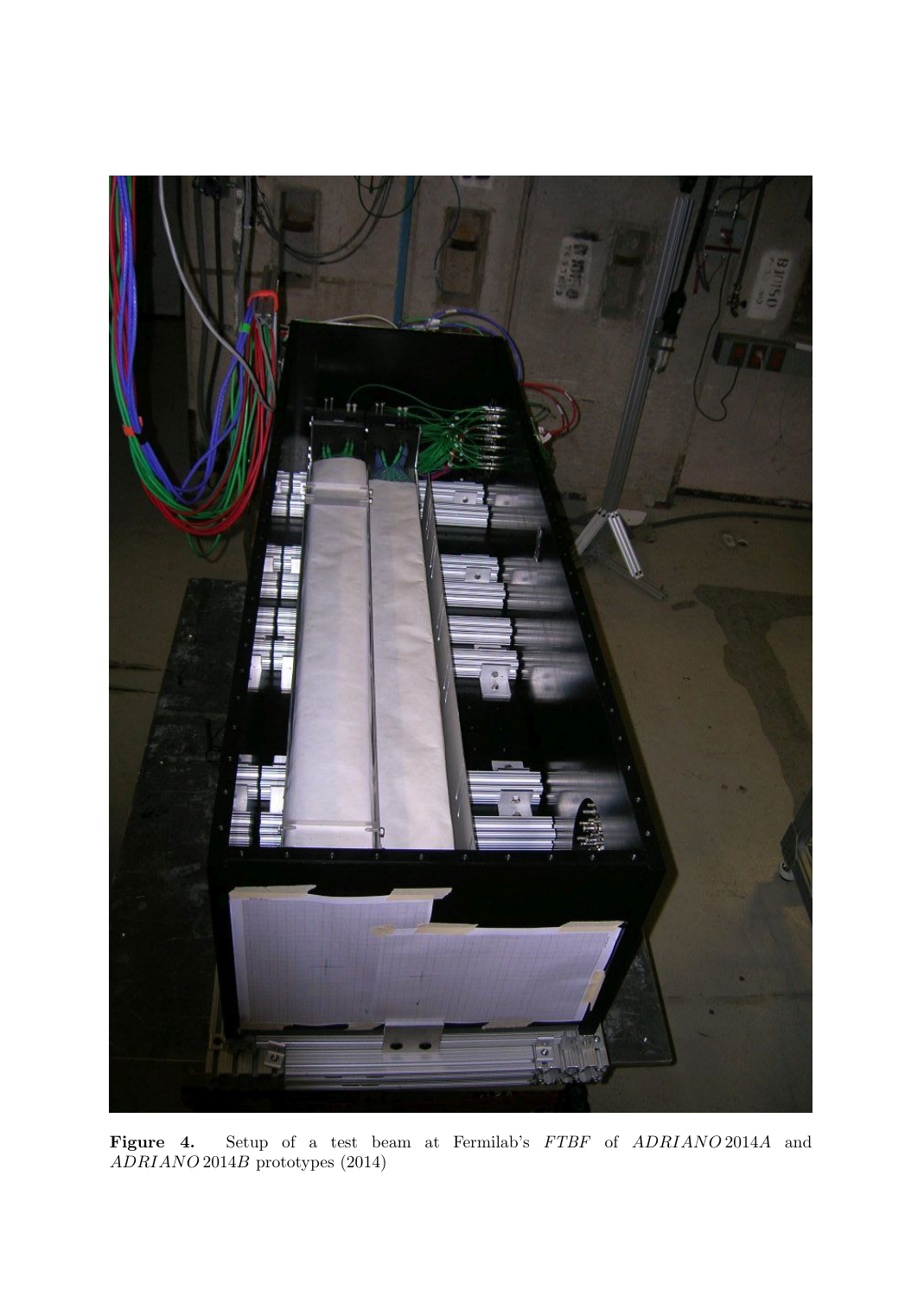

Figure 5. Scatter plots of the scintillating vs the Cerenkov light for ADRIANO2014A (left) and ADRIANO 2014B (right).



Figure 6. Scatter plots of the scintillating vs the Cerenkov light for ADRIANO2014A (left) and ADRIANO 2014B (right).

#### 6. Future Prospects

The first five years of R&D performed by the T1015 Collaboration on the ADRIANO technique have already produced clear directions. Precision molding technique is, at present, the preferred fabrication technique since it has the potential of making quick (less than 30 minutes) glass slices with optical surface finish and with appropriate grooves. Nonetheless, we will keep exploiting other fabrication techniques as they might have other potential advantages when compared to precision molding. Photo-etching techniques, for example, are expected to be equally fast and low-cost, although they have quite severe chemical hazards associated with.

A great boost in ADRIANO development is currently obtained with Ohara sponsorship/partnership as they have provided bismuth glass strips of commercial optical glass  $(6.6q/cm3, nd = 2.0)$  and strips of an even denser experimental glass with density of 7.54q/cm<sup>3</sup> and refractive index of 2.24.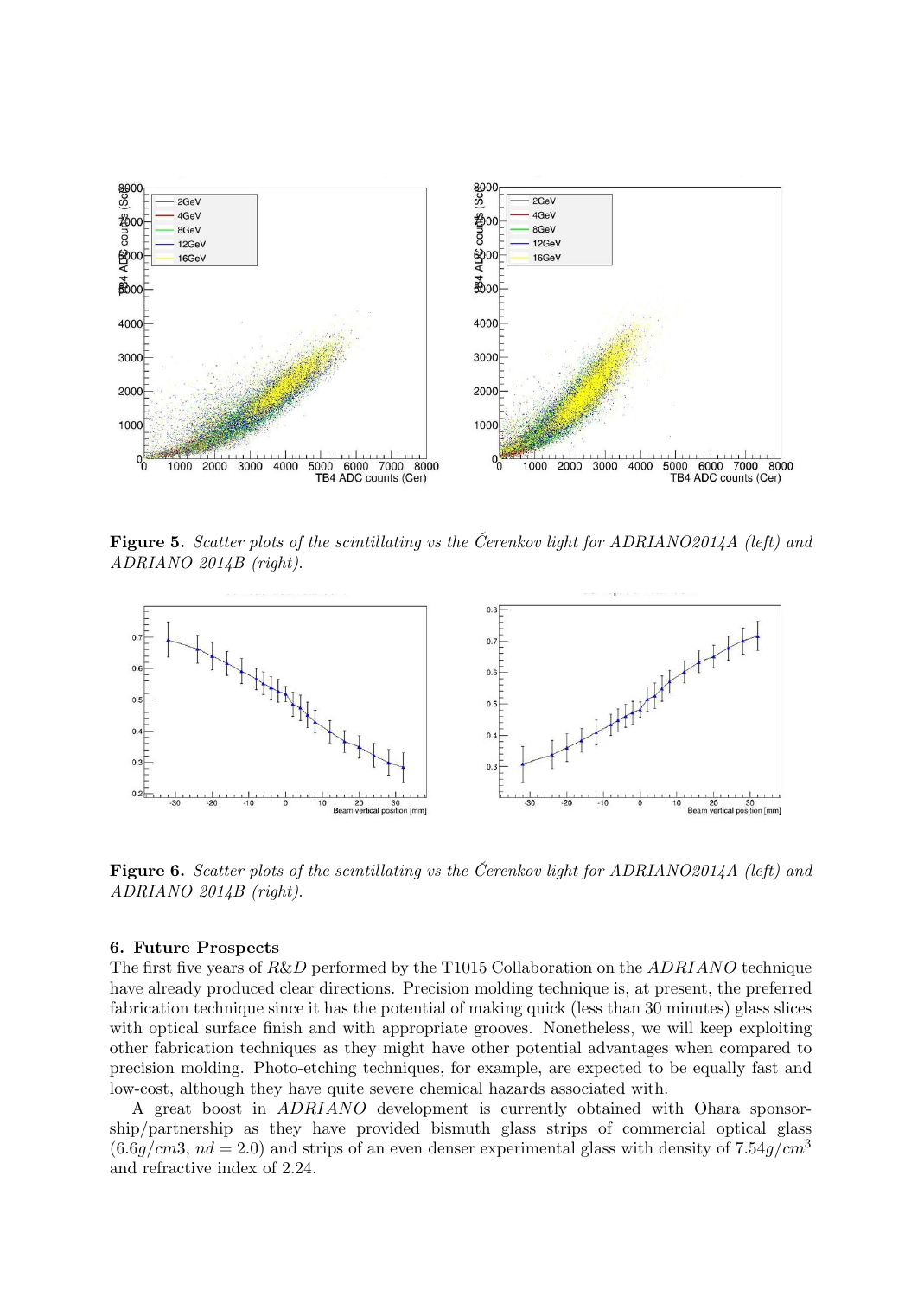| Prototype $#$  | Layout                                                    | Glass              | $g/cm^3$ | L.Y  | <b>Notes</b>                       |
|----------------|-----------------------------------------------------------|--------------------|----------|------|------------------------------------|
|                | 5 slices, machine grooved, unpolished, white              | Schott SF57HHT     | 5.6      | 82   | SiPM readout                       |
| $\overline{2}$ | $5$ slices, machine grooved, unpolished, white, $v2$      | Schott SF57HHT     | 5.6      | 84   | SiPM readout                       |
| 3              | 5 slices, precision molded, unpolished, coated            | Schott SF57HHT     | 5.6      | 55   | $15 \text{ cm}$ long               |
| $\overline{4}$ | 2 slices, ungrooved, unpolished                           | Ohara BBH1         | 6.6      | 65   | Bismuth glass                      |
| $\frac{5}{2}$  | 5 slices, scifi silver coated, grooved, clear, unpolished | Schott SF57HHT     | 5.6      | 64   | $15 \text{ cm}$ long               |
| 6              | 5 slices, scifi silver coated, grooved, clear, unpolished | Schott SF57HHT     | 5.6      | 120  | improved version                   |
| 7              | 10 slices, white, ungrooved, polished                     | Ohara PBH56        | 5.4      | >30  | DAQ problems                       |
| 8              | 10 slices, white, ungrooved, polished                     | Schott SF57HHT     | 5.6      | 76   |                                    |
| 9              | 5 slices, scifi Al sputter, grooved, clear, polished      | Schott SF57HHT     | 5.6      | 30   | $2 \text{ wls/groove}$             |
| 10             | 5 slices, ungrooved, polished                             | Schott SF57HHT     | 5.6      | 158  | $2012$ version                     |
| 11             | 2 slices, plain                                           | Ohara experimental | 7.5      |      | DAQ problems                       |
| 12             | ADRIANO for ORKA - barrel (10 layers)                     | Schott SF57        | 5.6      | 4000 | Analysis in progress               |
| 13             | ADRIANO for ORKA - endcap (10 layers)                     | Schott SF57        | 5.6      | 4000 | Analysis in progress               |
| 14             | ADRIANO 2014A                                             | Schott SF57        | 5.6      | 354  | $\overline{105}$ cm long prototype |
| 15             | <b>ADRIANO 2014B</b>                                      | Schott SF57        | 5.6      | 338  | $\overline{105}$ cm long prototype |

Table 2. Summary of the Cerenkov light yields for ADRIANO modules from seven test beams occurred from 2011 trough 2014.

Currently, one new ADRIANO prototypes is under construction at Fermilab aimed at High Energy experiments (high material density and moderate light yied). The layout of the new prototype has been designed based on the experience and the results obtained from the prototypes built and tested in 2014. The goal is that of achieving an excellent light yield, symilar to that of ADRIANO 2014A, and an large average density, caracteristic of ADRIANO 2014B prototype. A test beam for the new detector is already scheduled in December 2015. For the medium future, we planned to continue to design and build new modules and, consequently, to augment the volume of the existing setup for a better shower containement.

# 7. Conclusions

In this report we have presented the status of the R&D activity performed by T1015 Collaboration on the ADRIANO dual-readout technique. Two new detectors have been built and tested in 2014 bringing the total number of prototypes to fifteen. Preliminary results from a test beam at FTBF have been reported. The Cerenkov light yield we have obtained from ˘ most of the detector tested so far is more than adequate for an hadronic calorimeter with an energy resolution of  $\sigma(E)/E \approx 30\%/\sqrt{E}$  or better. Our goal is to increase the light yield to a level where the Cerenkov light yield of  $ADRIANO$  can be used to detect also electromagnetic particles. Hardware R&D and Monte Carlo simulations are in an advanced state and constantly providing directions in the design of new prototypes. Furthermore, current results by T1015 obtained from several test beams have proved that Cerenkov light readout from heavy glasses ˘ with a WLS light capturing technique is feasible and provides equal or better results than traditional methods tipically employing large area PMT's directly coupled to the glass. Correctly matching calorimetric techniques with SiPM and Front End Electronics is also crucial for a good performance of the detector. T1015 will address these issues in the future and it will exploit new, glass-based, calorimetric techniques which will also include scintillating heavy glasses.

# 8. Acknowledgments

We would like to thank Fermilab for its on-going support and for providing all the infrastructure for the construction and testing of ADRIANO prototype. In particular, we would like to thank Aria Soha, Todd Nebel, Geof Savage, Ewa Skupp and Ray Safarik for their continuig assistence during the setup and data taking of T1015 at FTBF. We would also like to thank Ohara for providing us with free samples of their BBH-1 bismuth based glass and of a new super-dense (about  $7.5g/cm<sup>3</sup>$ ) experimental glass which have been used for the construction of ADRIANO prototype  $\#6$  and  $\#11$ .